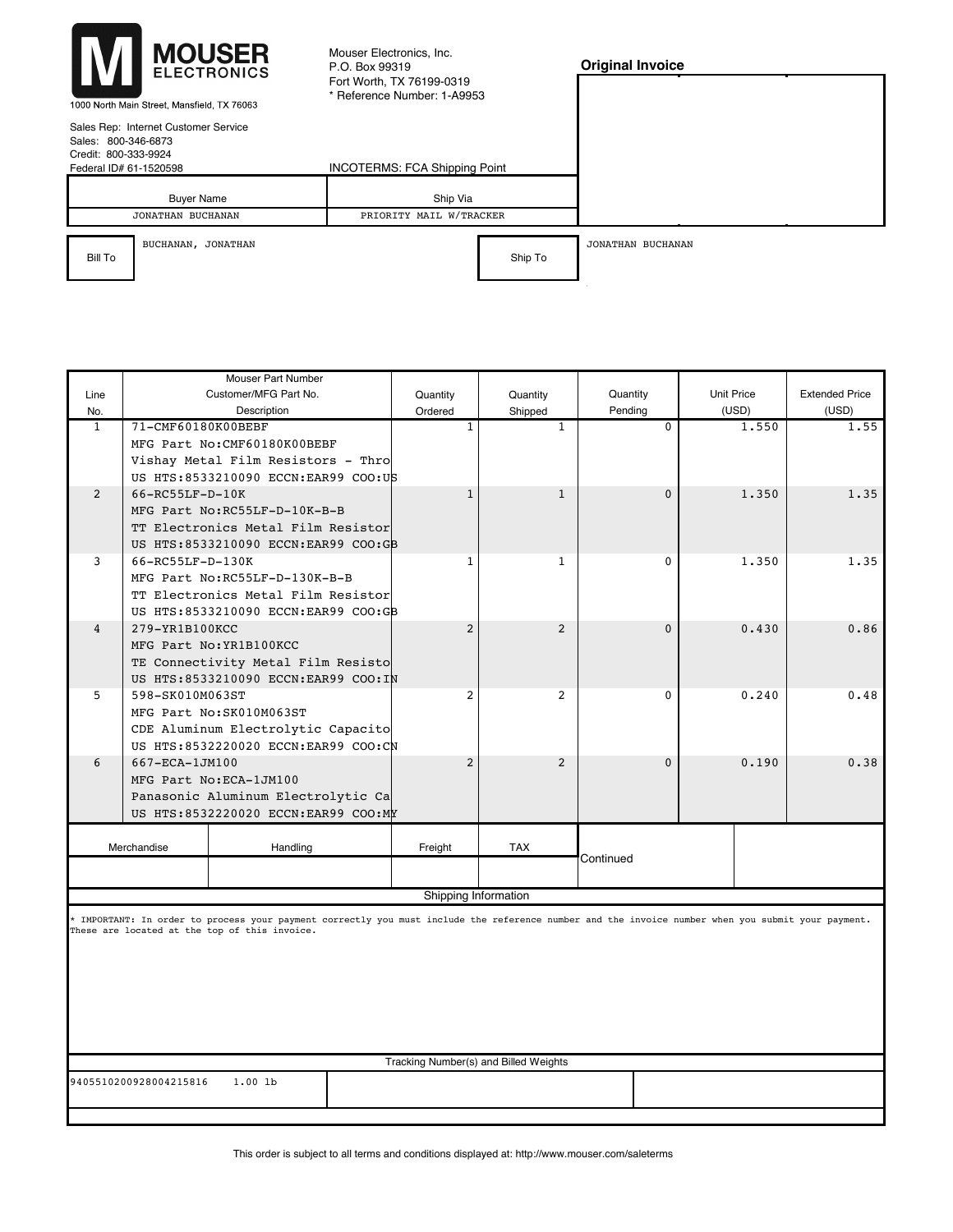

Mouser Electronics, Inc. P.O. Box 99319 Fort Worth, TX 76199-0319 \* Reference Number: 1-A9953

| <b>Original Invoice</b> |
|-------------------------|
|                         |

1000 North Main Street, Mansfield, TX 76063

| Sales Rep: Internet Customer Service                                                                                                                                                                                                                                                                                                                                                                                                                                                       |
|--------------------------------------------------------------------------------------------------------------------------------------------------------------------------------------------------------------------------------------------------------------------------------------------------------------------------------------------------------------------------------------------------------------------------------------------------------------------------------------------|
| Sales: 800-346-6873                                                                                                                                                                                                                                                                                                                                                                                                                                                                        |
| Credit: 800-333-9924                                                                                                                                                                                                                                                                                                                                                                                                                                                                       |
| $\blacksquare$ $\blacksquare$ $\blacksquare$ $\blacksquare$ $\blacksquare$ $\blacksquare$ $\blacksquare$ $\blacksquare$ $\blacksquare$ $\blacksquare$ $\blacksquare$ $\blacksquare$ $\blacksquare$ $\blacksquare$ $\blacksquare$ $\blacksquare$ $\blacksquare$ $\blacksquare$ $\blacksquare$ $\blacksquare$ $\blacksquare$ $\blacksquare$ $\blacksquare$ $\blacksquare$ $\blacksquare$ $\blacksquare$ $\blacksquare$ $\blacksquare$ $\blacksquare$ $\blacksquare$ $\blacksquare$ $\blacks$ |

| <b>INCOTERMS: FCA Shipping Point</b> |  |  |
|--------------------------------------|--|--|
|                                      |  |  |
| Ship Via                             |  |  |
| PRIORITY MAIL W/TRACKER              |  |  |
|                                      |  |  |

|                                                                                       | Mouser Part Number                                                               |                                      |                |                                       |          |            |                       |  |  |  |  |
|---------------------------------------------------------------------------------------|----------------------------------------------------------------------------------|--------------------------------------|----------------|---------------------------------------|----------|------------|-----------------------|--|--|--|--|
| Line                                                                                  |                                                                                  | Customer/MFG Part No.                | Quantity       | Quantity                              | Quantity | Unit Price | <b>Extended Price</b> |  |  |  |  |
| No.                                                                                   |                                                                                  | Description                          | Ordered        | Shipped                               | Pending  | (USD)      | (USD)                 |  |  |  |  |
| $\overline{7}$<br>667-ECA-1VM101<br>$\mathbf{1}$<br>$\mathbf{1}$<br>$\Omega$<br>0.260 |                                                                                  |                                      |                |                                       |          |            |                       |  |  |  |  |
|                                                                                       |                                                                                  | MFG Part No:ECA-1VM101               |                |                                       |          |            |                       |  |  |  |  |
|                                                                                       |                                                                                  | Panasonic Aluminum Electrolytic Ca   |                |                                       |          |            |                       |  |  |  |  |
|                                                                                       |                                                                                  | US HTS:8532220020 ECCN:EAR99 COO:MY  |                |                                       |          |            |                       |  |  |  |  |
| 8                                                                                     | 80-SMR5103J50J0116                                                               |                                      | $\mathbf{1}$   | $\mathbf{1}$                          | $\Omega$ | 0.630      | 0.63                  |  |  |  |  |
|                                                                                       |                                                                                  | MFG Part No: SMR5103J50J01L16.5CBULK |                |                                       |          |            |                       |  |  |  |  |
|                                                                                       |                                                                                  | Kemet Film Capacitors                |                |                                       |          |            |                       |  |  |  |  |
| US HTS:8532250080 ECCN:EAR99 COO:FI                                                   |                                                                                  |                                      |                |                                       |          |            |                       |  |  |  |  |
| 9                                                                                     | 810-FG16C0G1H104JNT6                                                             |                                      | $\overline{2}$ | $\overline{2}$                        | $\Omega$ | 0.980      | 1.96                  |  |  |  |  |
|                                                                                       |                                                                                  | MFG Part No:FG16C0G1H104JNT06        |                |                                       |          |            |                       |  |  |  |  |
|                                                                                       |                                                                                  | TDK Multilayer Ceramic Capacitors    |                |                                       |          |            |                       |  |  |  |  |
|                                                                                       |                                                                                  | US HTS:8532240060 ECCN:EAR99 COO:CN  |                |                                       |          |            |                       |  |  |  |  |
| 10                                                                                    | 595-TPS76901DBVT                                                                 |                                      | $\mathbf{1}$   | $\mathbf{1}$                          | $\Omega$ | 0.960      | 0.96                  |  |  |  |  |
|                                                                                       |                                                                                  | MFG Part No: TPS76901DBVT            |                |                                       |          |            |                       |  |  |  |  |
|                                                                                       |                                                                                  | TI LDO Voltage Regulators            |                |                                       |          |            |                       |  |  |  |  |
|                                                                                       |                                                                                  | US HTS:8542390000 ECCN:EAR99 COO:CN  |                |                                       |          |            |                       |  |  |  |  |
| 11                                                                                    | 595-TPS76925DBVT                                                                 |                                      | $\mathbf{1}$   | $\mathbf{1}$                          | $\Omega$ | 0.960      | 0.96                  |  |  |  |  |
| MFG Part No: TPS76925DBVT                                                             |                                                                                  |                                      |                |                                       |          |            |                       |  |  |  |  |
|                                                                                       | TI LDO Voltage Regulators                                                        |                                      |                |                                       |          |            |                       |  |  |  |  |
| US HTS:8542390000 ECCN:EAR99 COO:CN                                                   |                                                                                  |                                      |                |                                       |          |            |                       |  |  |  |  |
| 12                                                                                    | 926-LMC6484IMX/NOPB<br>$\mathbf{1}$<br>$\mathbf{1}$<br>$\Omega$<br>2.510<br>2.51 |                                      |                |                                       |          |            |                       |  |  |  |  |
|                                                                                       | MFG Part No:LMC6484IMX/NOPB                                                      |                                      |                |                                       |          |            |                       |  |  |  |  |
|                                                                                       | TI Operational Amplifiers - Op Amp                                               |                                      |                |                                       |          |            |                       |  |  |  |  |
|                                                                                       | US HTS:8542330000 ECCN:EAR99 COO:MY                                              |                                      |                |                                       |          |            |                       |  |  |  |  |
|                                                                                       |                                                                                  |                                      |                |                                       |          |            |                       |  |  |  |  |
|                                                                                       | Handling<br>Merchandise<br>TAX<br>Freight<br>Continued                           |                                      |                |                                       |          |            |                       |  |  |  |  |
|                                                                                       |                                                                                  |                                      |                |                                       |          |            |                       |  |  |  |  |
| Shipping Information                                                                  |                                                                                  |                                      |                |                                       |          |            |                       |  |  |  |  |
|                                                                                       |                                                                                  |                                      |                |                                       |          |            |                       |  |  |  |  |
|                                                                                       |                                                                                  |                                      |                |                                       |          |            |                       |  |  |  |  |
|                                                                                       |                                                                                  |                                      |                |                                       |          |            |                       |  |  |  |  |
|                                                                                       |                                                                                  |                                      |                |                                       |          |            |                       |  |  |  |  |
|                                                                                       |                                                                                  |                                      |                |                                       |          |            |                       |  |  |  |  |
|                                                                                       |                                                                                  |                                      |                |                                       |          |            |                       |  |  |  |  |
|                                                                                       |                                                                                  |                                      |                |                                       |          |            |                       |  |  |  |  |
|                                                                                       |                                                                                  |                                      |                |                                       |          |            |                       |  |  |  |  |
|                                                                                       |                                                                                  |                                      |                |                                       |          |            |                       |  |  |  |  |
|                                                                                       |                                                                                  |                                      |                | Tracking Number(s) and Billed Weights |          |            |                       |  |  |  |  |
|                                                                                       |                                                                                  |                                      |                |                                       |          |            |                       |  |  |  |  |
|                                                                                       |                                                                                  |                                      |                |                                       |          |            |                       |  |  |  |  |